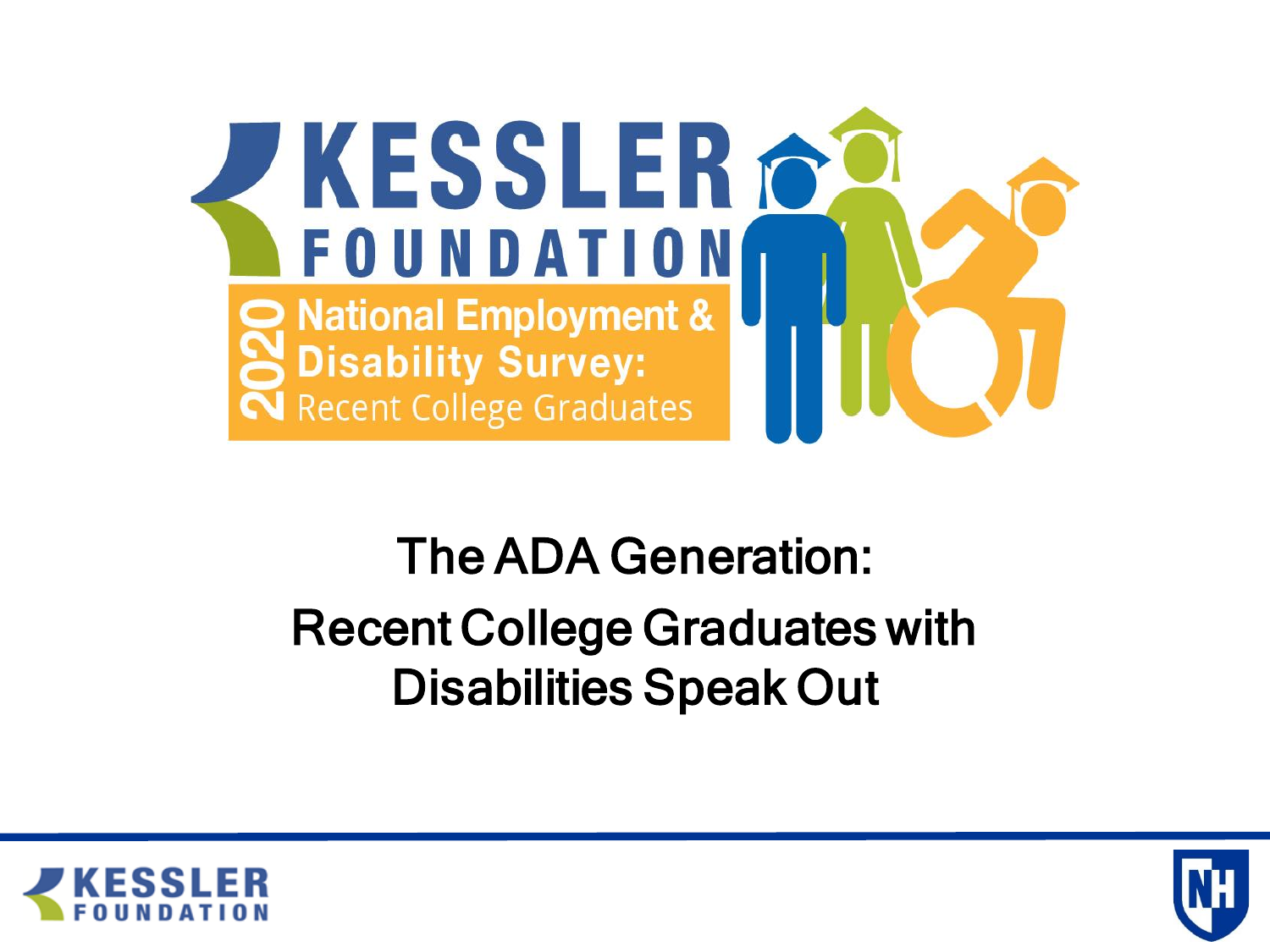Introduction

# Andrew Houtenville

### Professor of Economics University of New Hampshire



![](_page_1_Picture_4.jpeg)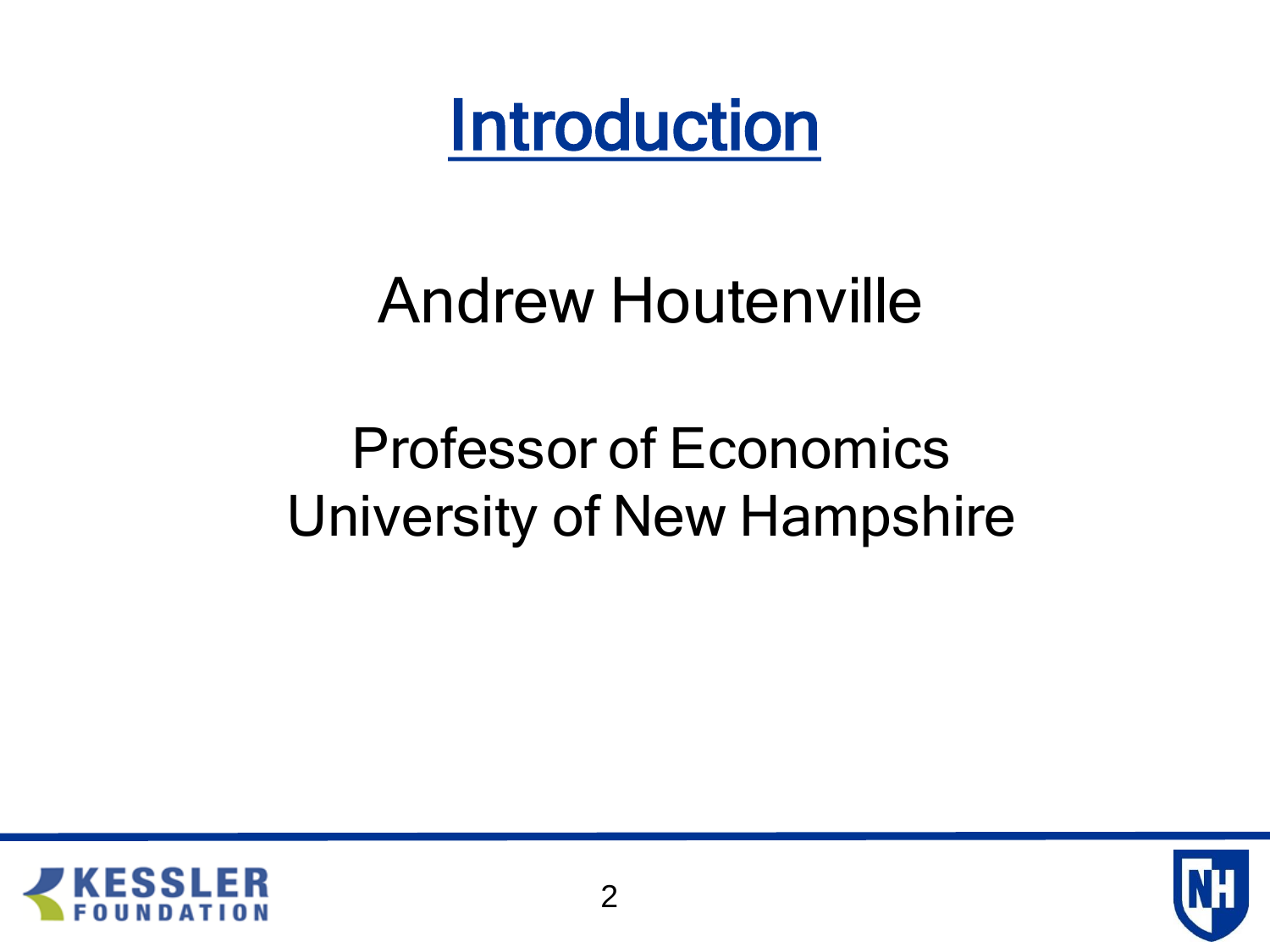### Captions are Available

- After selecting Closed Caption (CC), Show Subtitle and the captions will appear on the bottom.
- If you pick View Full Transcript, a running transcript of the captions will appear on the side.

![](_page_2_Picture_3.jpeg)

- Select Subtitle Settings to adjust the caption size.
- Also... if you prefer to use Streamtext, here is the link: <https://www.streamtext.net/player?event=UNH>

![](_page_2_Picture_6.jpeg)

![](_page_2_Picture_7.jpeg)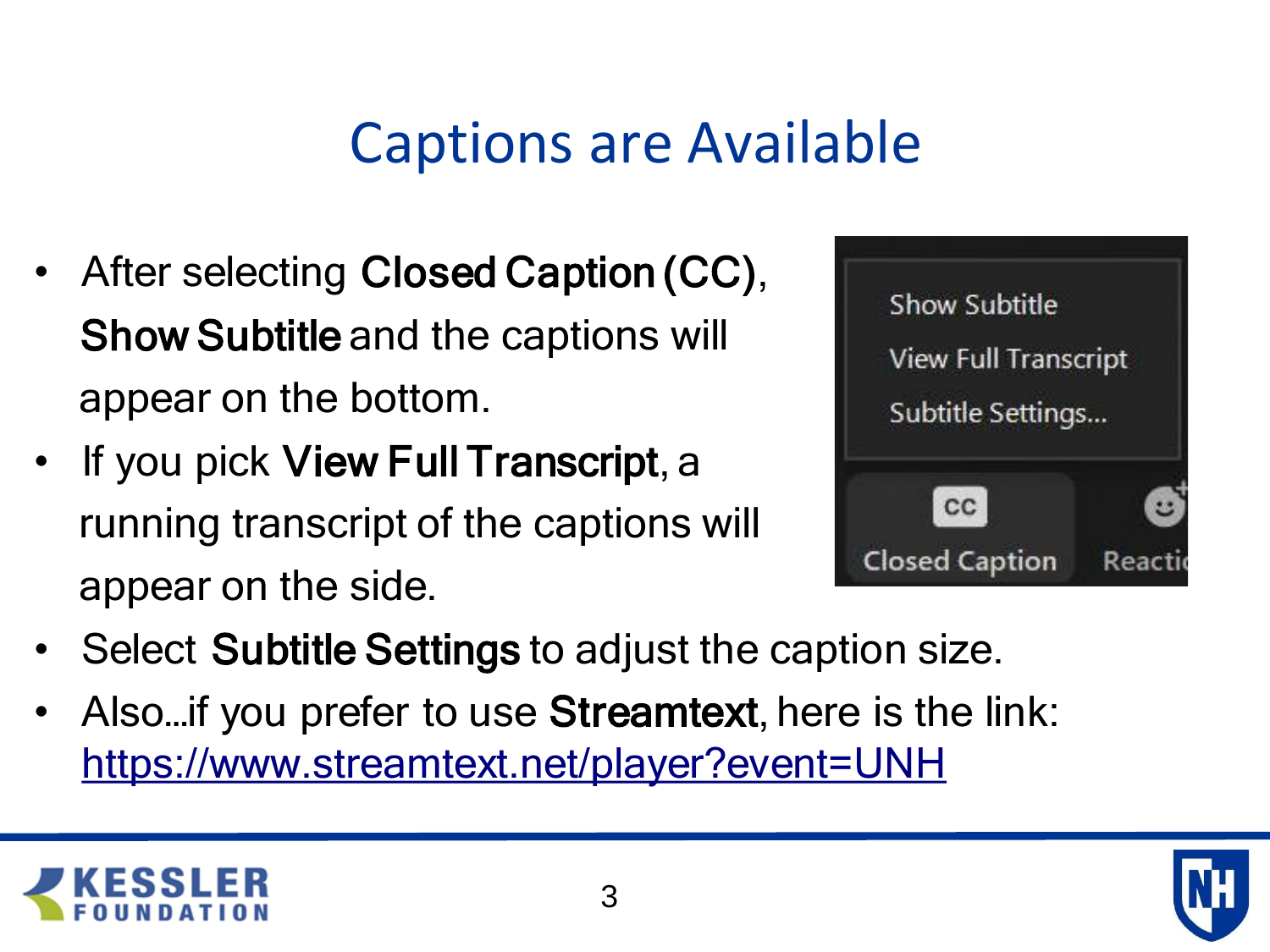# Today's Agenda

- 12:00-12:10 Andrew Houtenville, PhD
	- **Introductions**
	- Summarize KFNEDS-RCG top line results
- 12:10-12:20 Liz Cardoso, PhD
	- Youth with disabilities entering STEM careers
- 12:20-12:45 John O'Neill, PhD
	- The ADA generation: The lived experience of RCG
		- Annemarie Veira, BA, MS
		- Bryce Stanley, BA, MS, Ph.D. Candidate
		- Hieu Dang, AA, BA, MS
- 12:45-1:00 Questions and Answers

![](_page_3_Picture_12.jpeg)

![](_page_3_Picture_13.jpeg)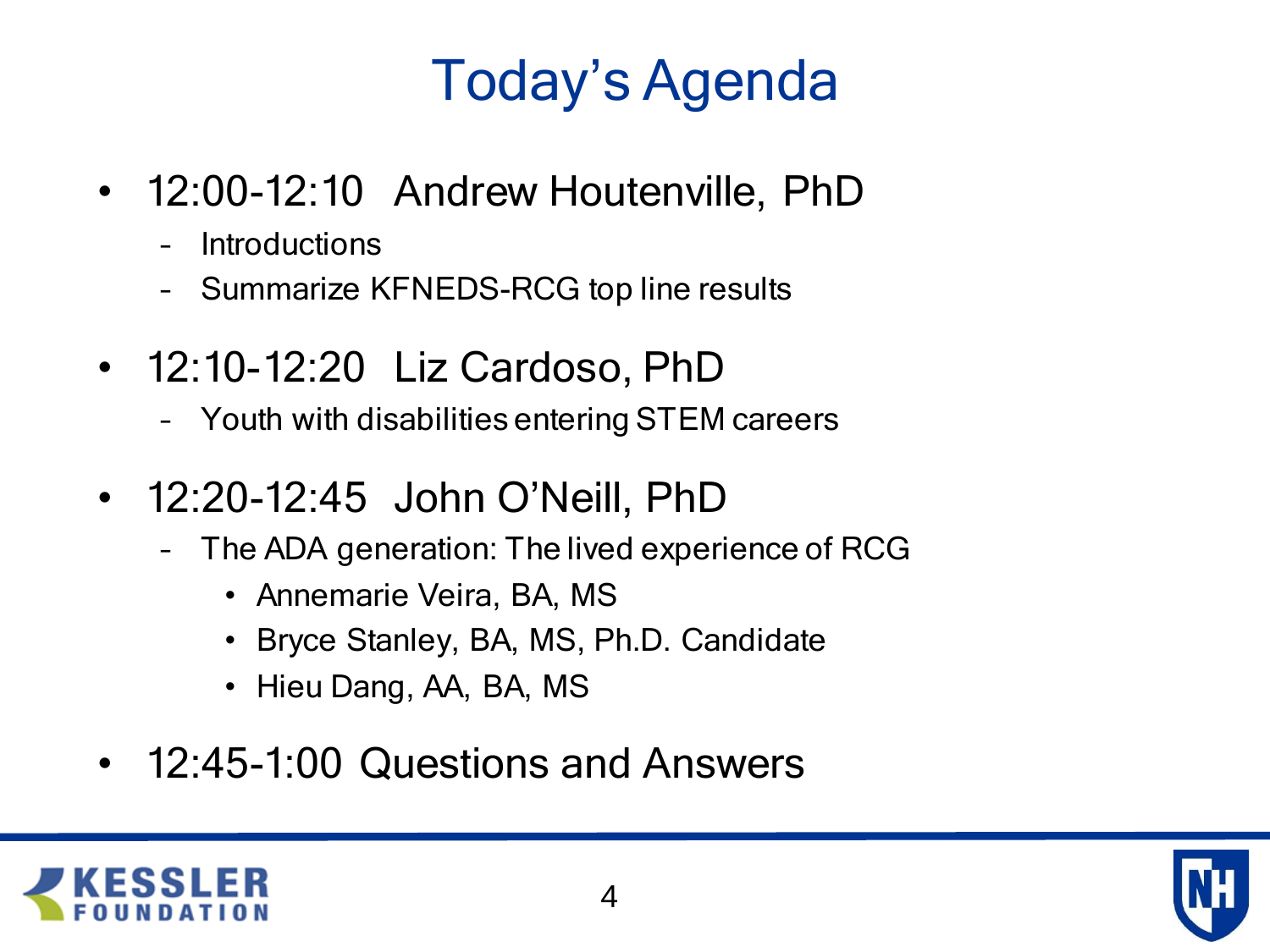### Kessler Foundation Survey Series

- 2015 Kessler Foundation National Employment and Disability Survey: Workers with Disabilities
	- KFNEDS:WD <https://kesslerfoundation.org/kfsurvey15>
- 2017 Kessler Foundation National Employment and Disability Survey: Supervisor Perspectives
	- KFNEDS:SPhttps://kesslerfoundation.org/researchcenter[employment-and-disability-research/2017-kessler](https://kesslerfoundation.org/researchcenter-employment-and-disability-research/2017-kessler-foundation-national-employment-and)foundation-national-employment-and
- 2020 Kessler Foundation National Employment and Disability Survey: Recent College Graduates
	- KFNEDS:RCG https://kesslerfoundation.org/researchcenter[employment-and-disability-research/2020-survey](https://kesslerfoundation.org/researchcenter-employment-and-disability-research/2020-survey)

![](_page_4_Picture_7.jpeg)

![](_page_4_Picture_8.jpeg)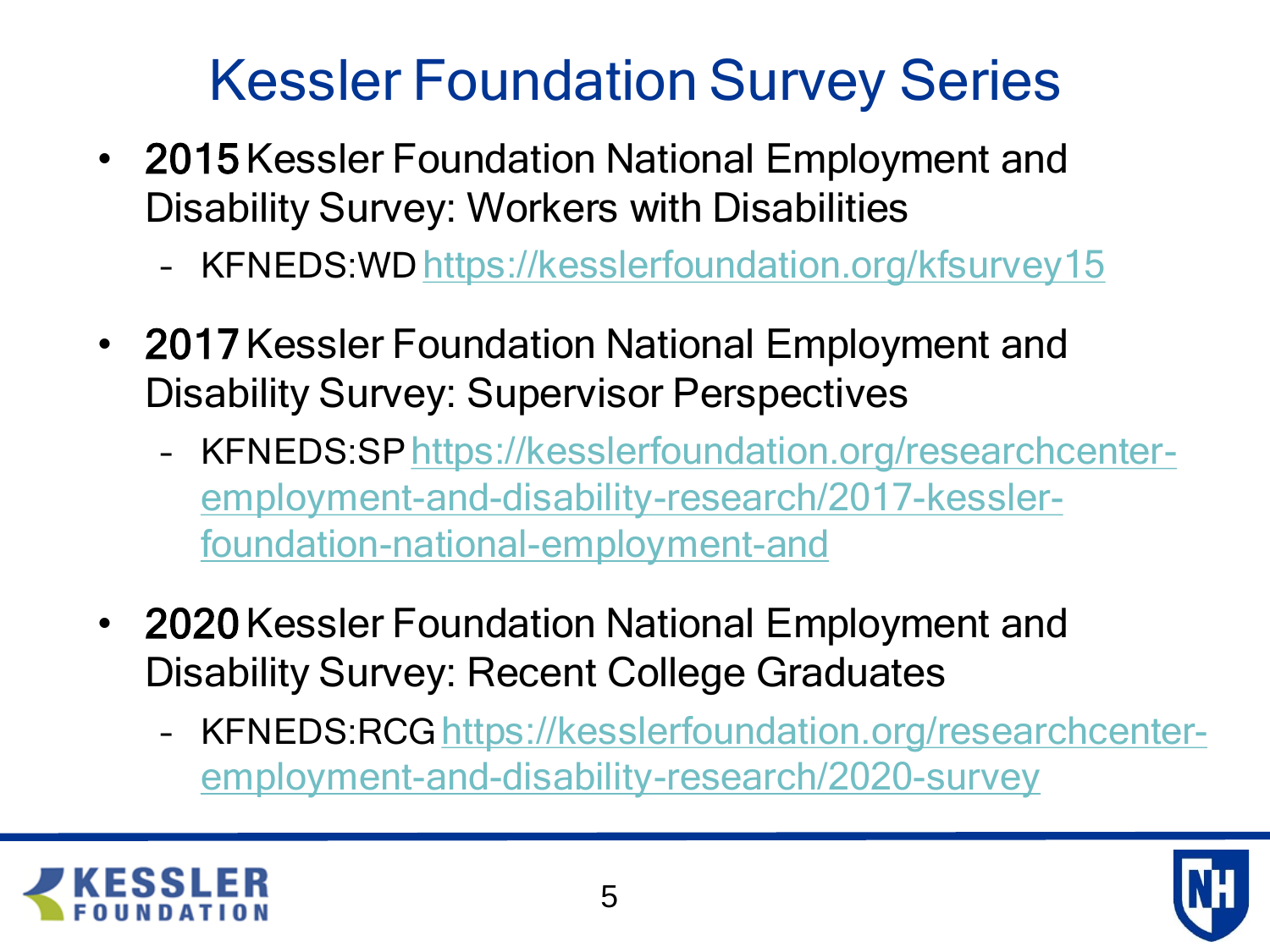### KFNEDS:RCG Research Questions

- 30 years after the ADA, to what extent is college paying off for people with disabilities?
- Are college students with disabilities engaging in career preparation during college in ways that are like their peers without disabilities?
- Are they successfully transitioning to work after they graduate?
- How do employment outcomes (job characteristics, job quality) of recent college graduates with and without disabilities compare?

![](_page_5_Picture_5.jpeg)

![](_page_5_Picture_6.jpeg)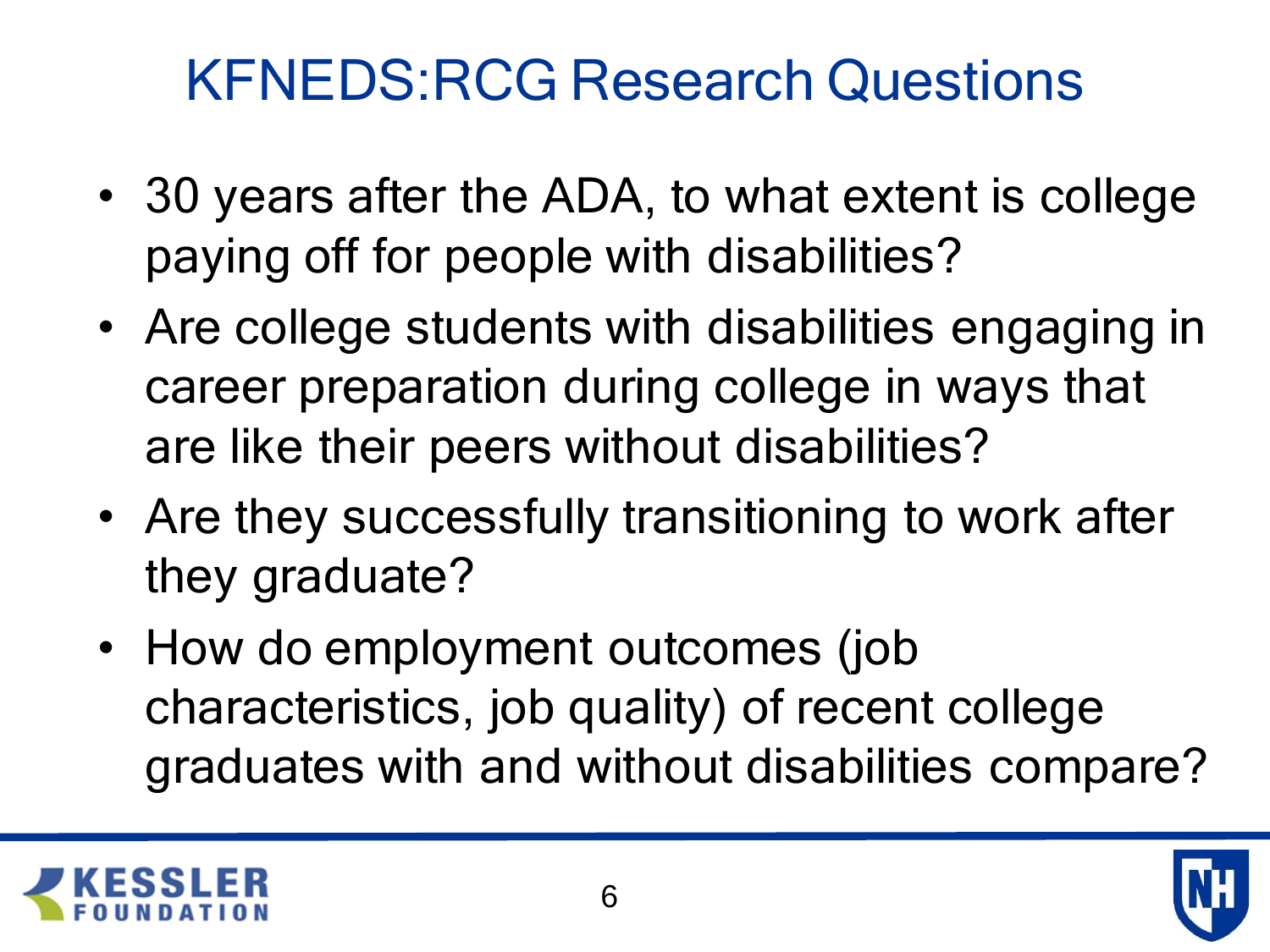## Sample Characteristics

- 4,738 respondents from all 50 states
- Ages 20 to 35
- Graduated in previous 5 years
- 49% men, 49% women, 2% non-binary, trans
- 61% White, 11% Black, 17% Hispanic
- 35% annual household income < \$45,000
- Quotas: 49.8% self-reported disability

![](_page_6_Picture_8.jpeg)

![](_page_6_Picture_9.jpeg)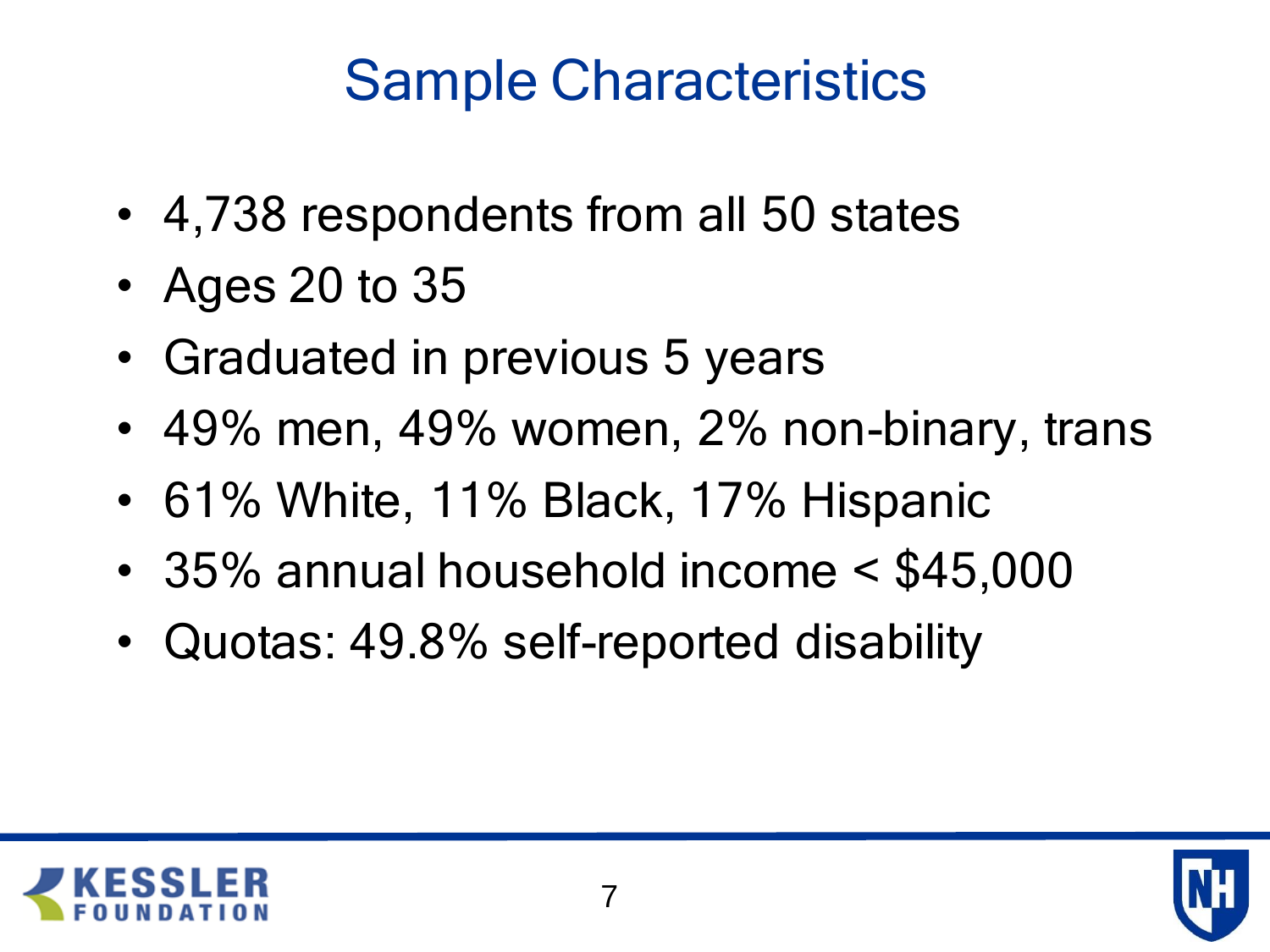### College Major

![](_page_7_Figure_1.jpeg)

![](_page_7_Picture_2.jpeg)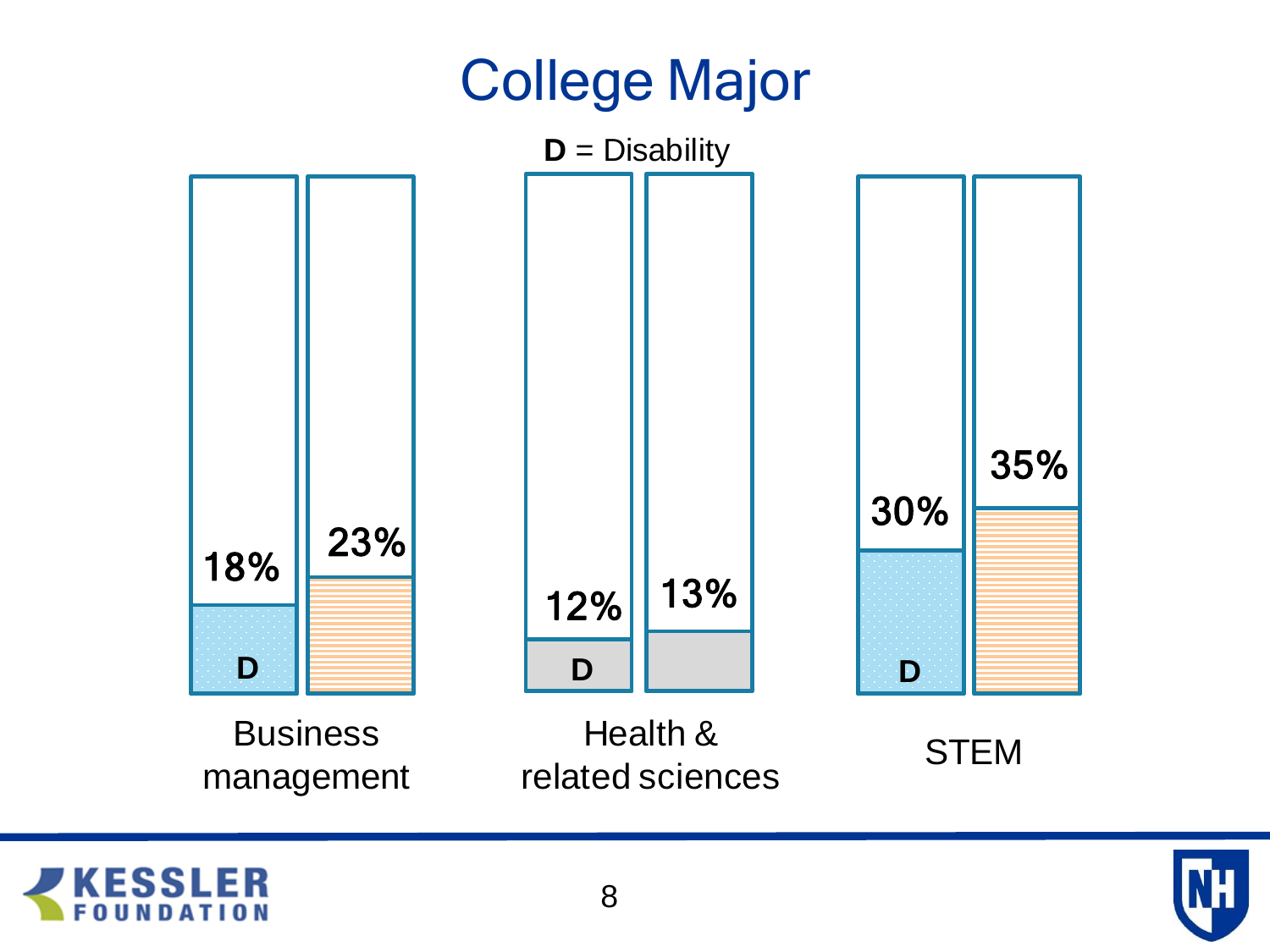![](_page_8_Figure_0.jpeg)

![](_page_8_Picture_1.jpeg)

![](_page_8_Picture_3.jpeg)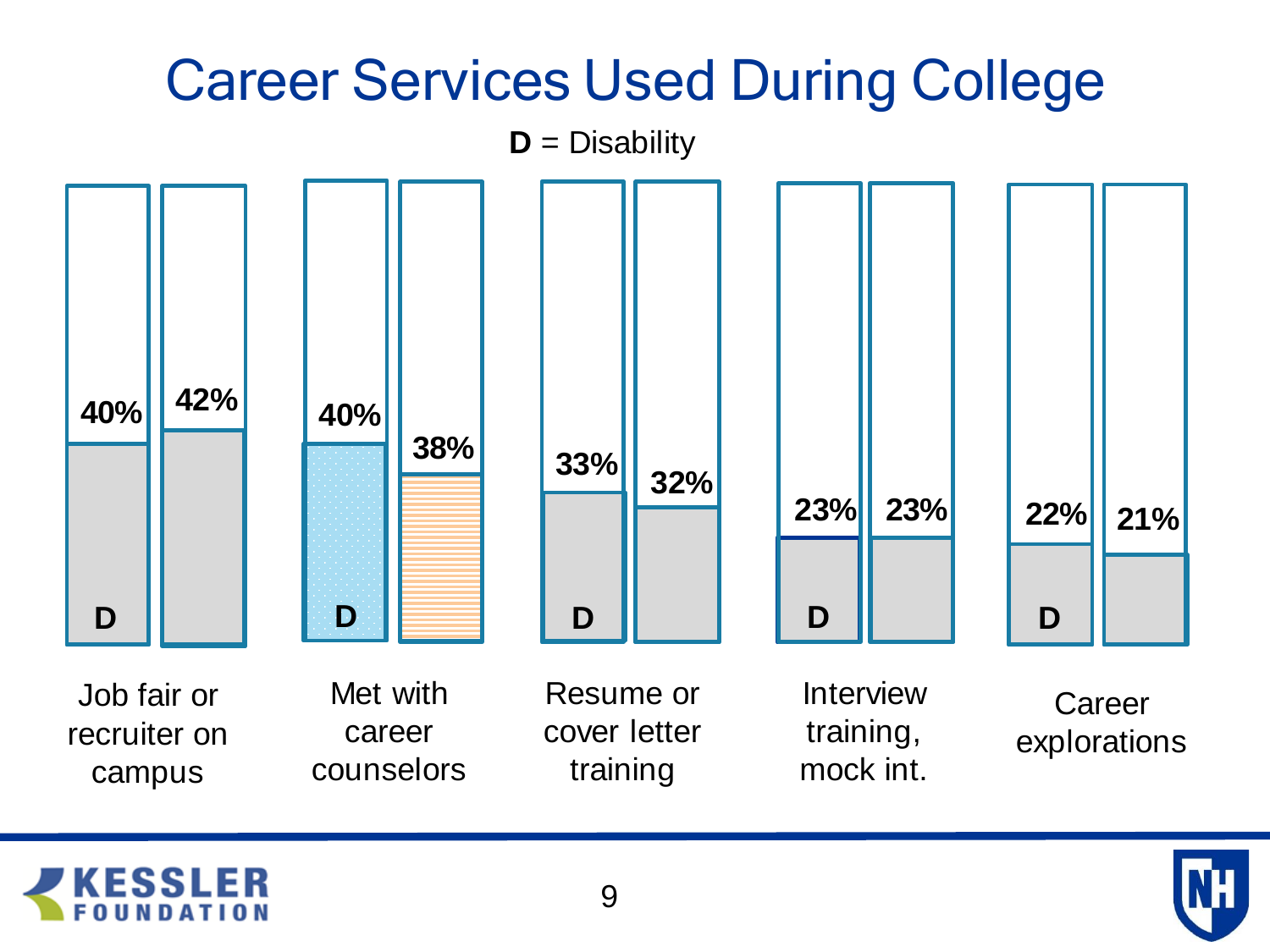#### Career-Related Internships

![](_page_9_Figure_1.jpeg)

![](_page_9_Picture_2.jpeg)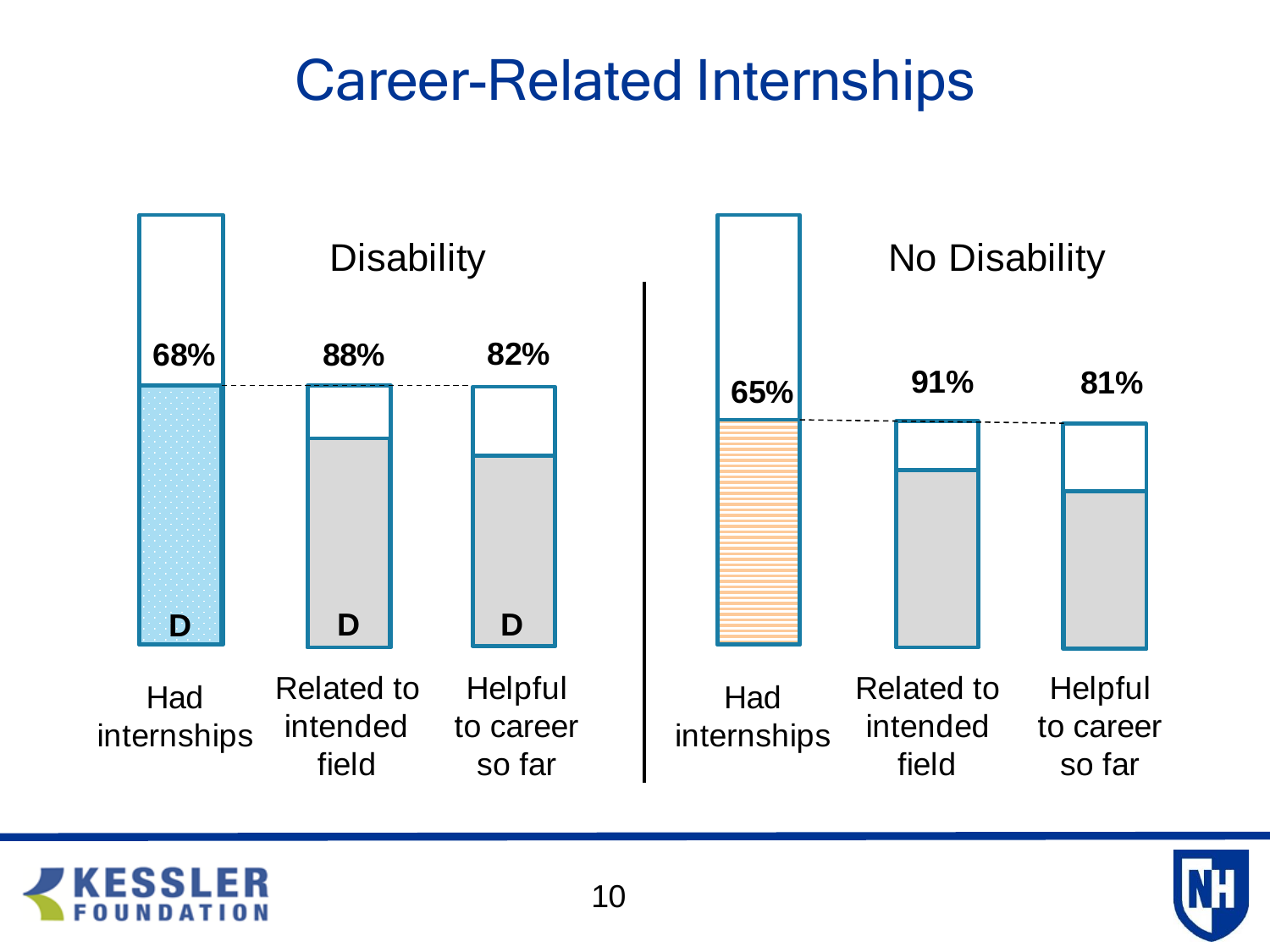### Job Search Barriers

| <b>Barrier</b>                 | Dis. % | No Dis. % |
|--------------------------------|--------|-----------|
| Not enough training            | 44     | 48        |
| Employers assume can't do job* | 37     | 25        |
| Lack of transportation         | 31     | 24        |
| Less pay than others*          | 31     | 21        |
| Negative employer attitudes*   | 29     | 16        |
| Not enough education           | 21     | 22        |
| <b>Other</b>                   | 17     | 14        |

![](_page_10_Picture_2.jpeg)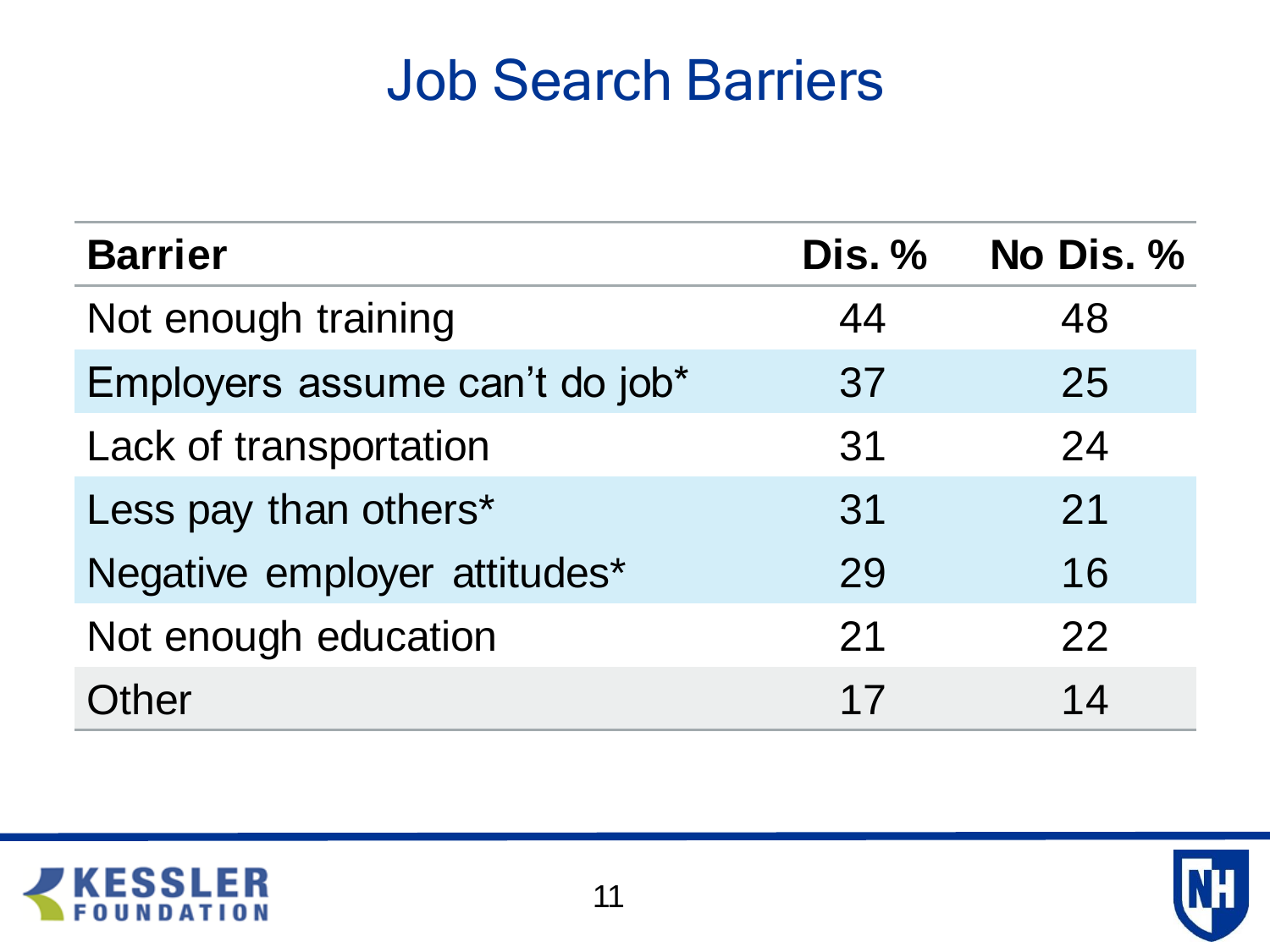### Job Category

• Bachelor's degree:

![](_page_11_Figure_2.jpeg)

![](_page_11_Picture_3.jpeg)

![](_page_11_Picture_5.jpeg)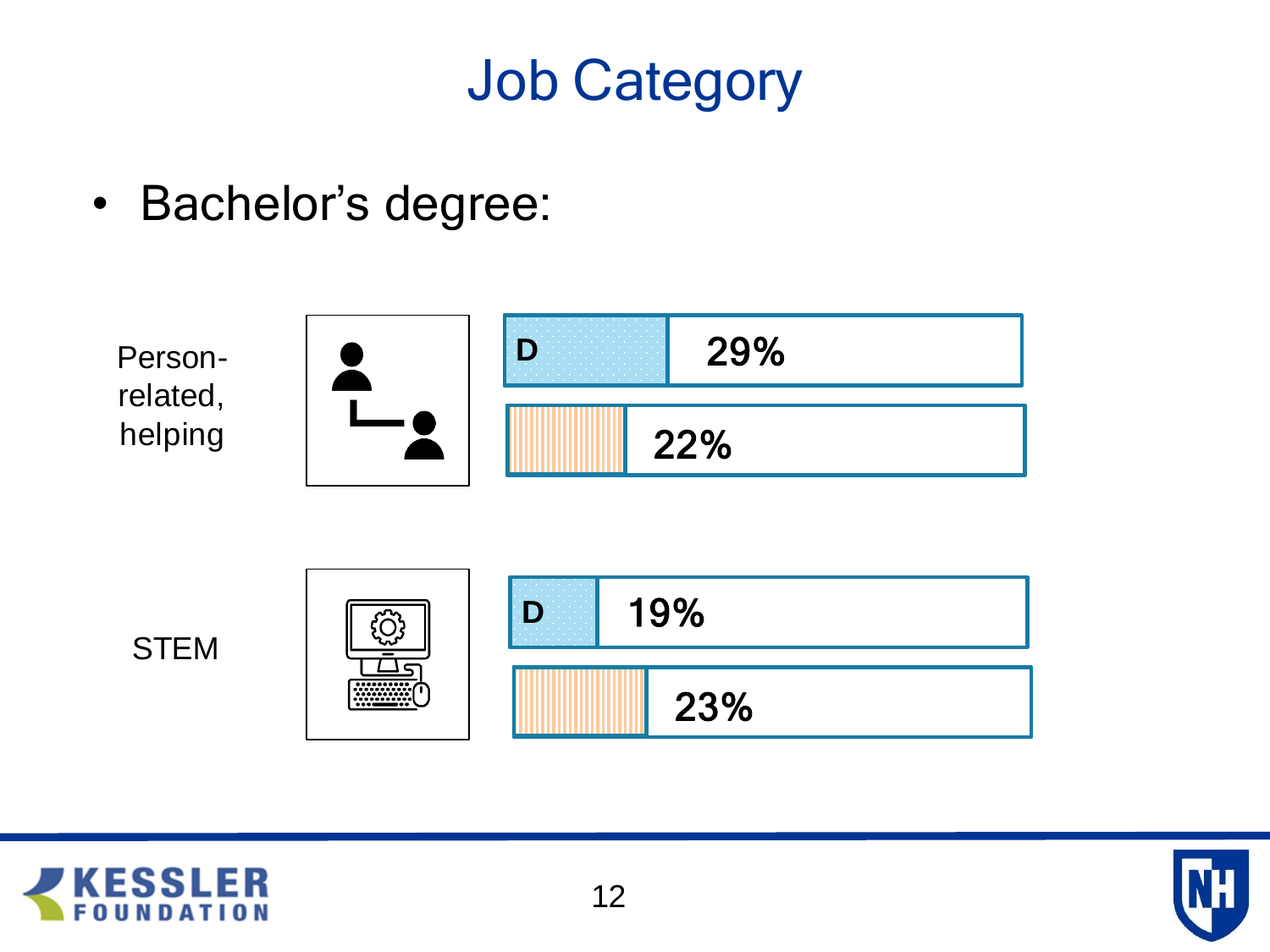Presentation

# Liz Cardoso

# Professor of Counseling Hunter College

![](_page_12_Picture_3.jpeg)

![](_page_12_Picture_4.jpeg)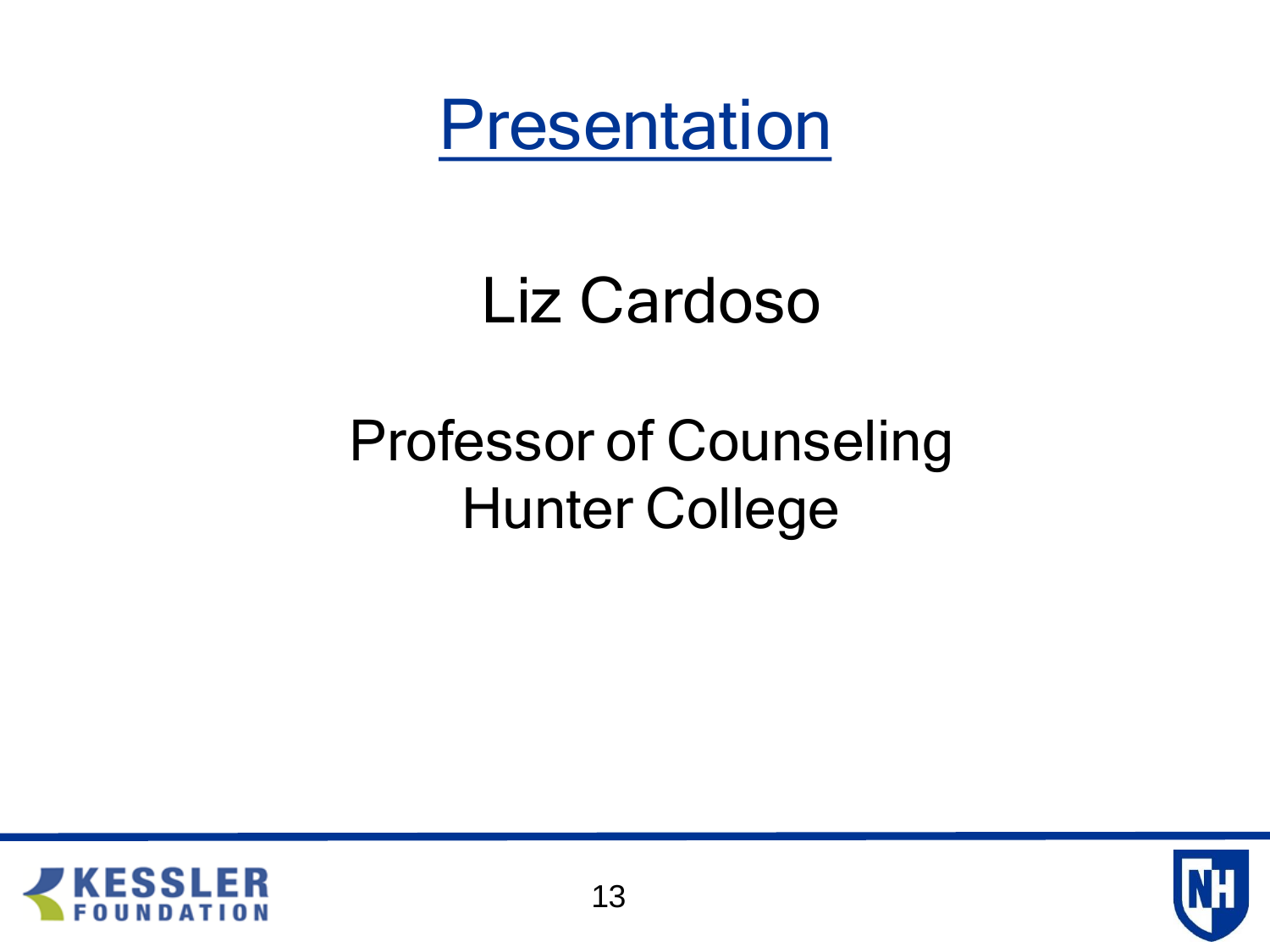# NSF MIND Alliance Goal

• To increase the quantity and quality of students with disabilities from racial/ethnic minority backgrounds receiving community college and baccalaureate degrees in STEM disciplines and entering the STEM workforce or graduate education.

![](_page_13_Picture_2.jpeg)

![](_page_13_Picture_3.jpeg)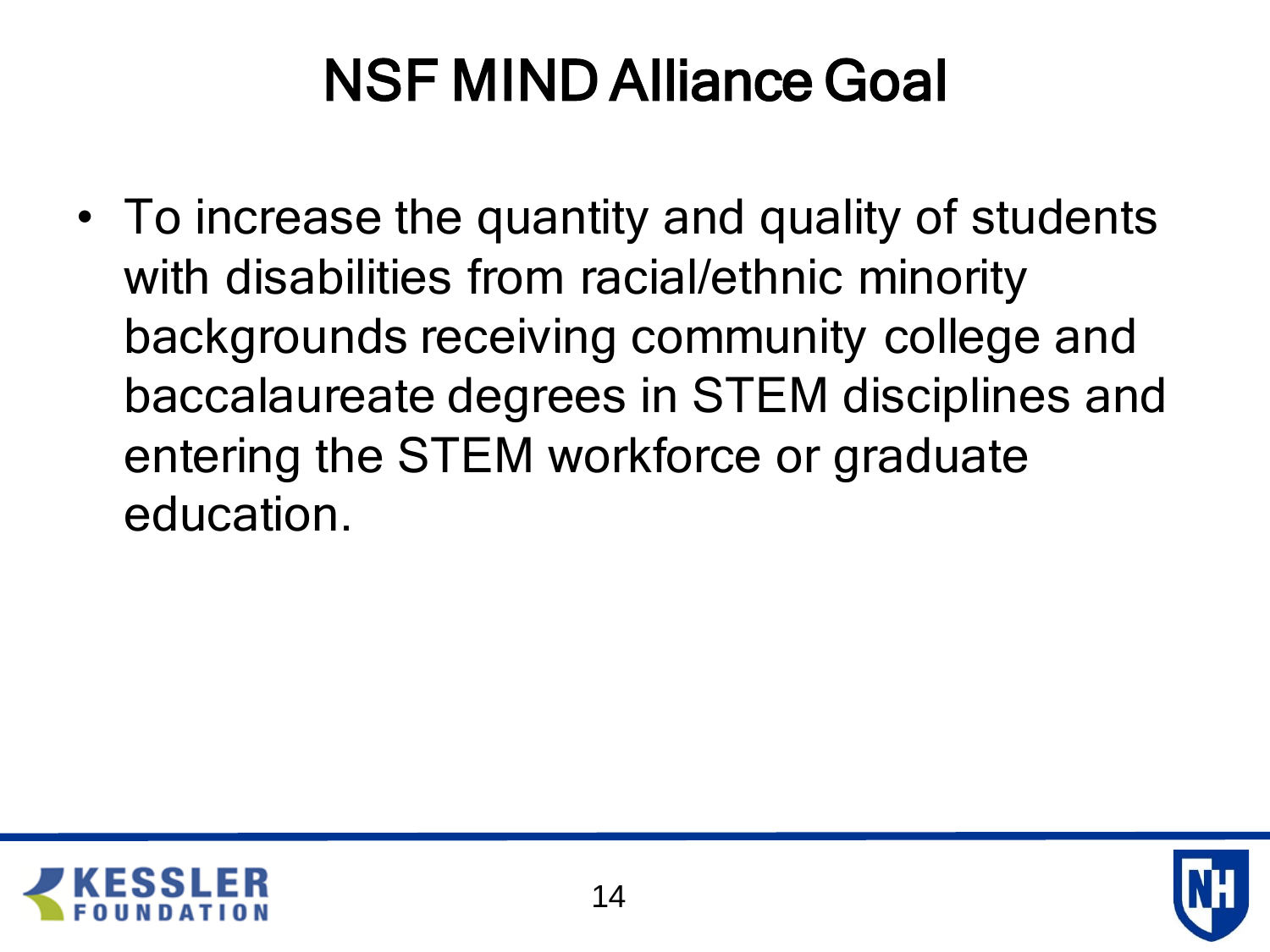# **Activities**

- Summer and Fall Institutes
- Career Assessment, Planning and Counseling
- Field trips/science literacy training
- Teacher/ School Counselor workshops
- Parent/ family workshops
- University support- Disability Services
- Mentoring/Role modeling/Tutoring
- Research/Internship opportunities
- Employment readiness

![](_page_14_Picture_10.jpeg)

![](_page_14_Picture_11.jpeg)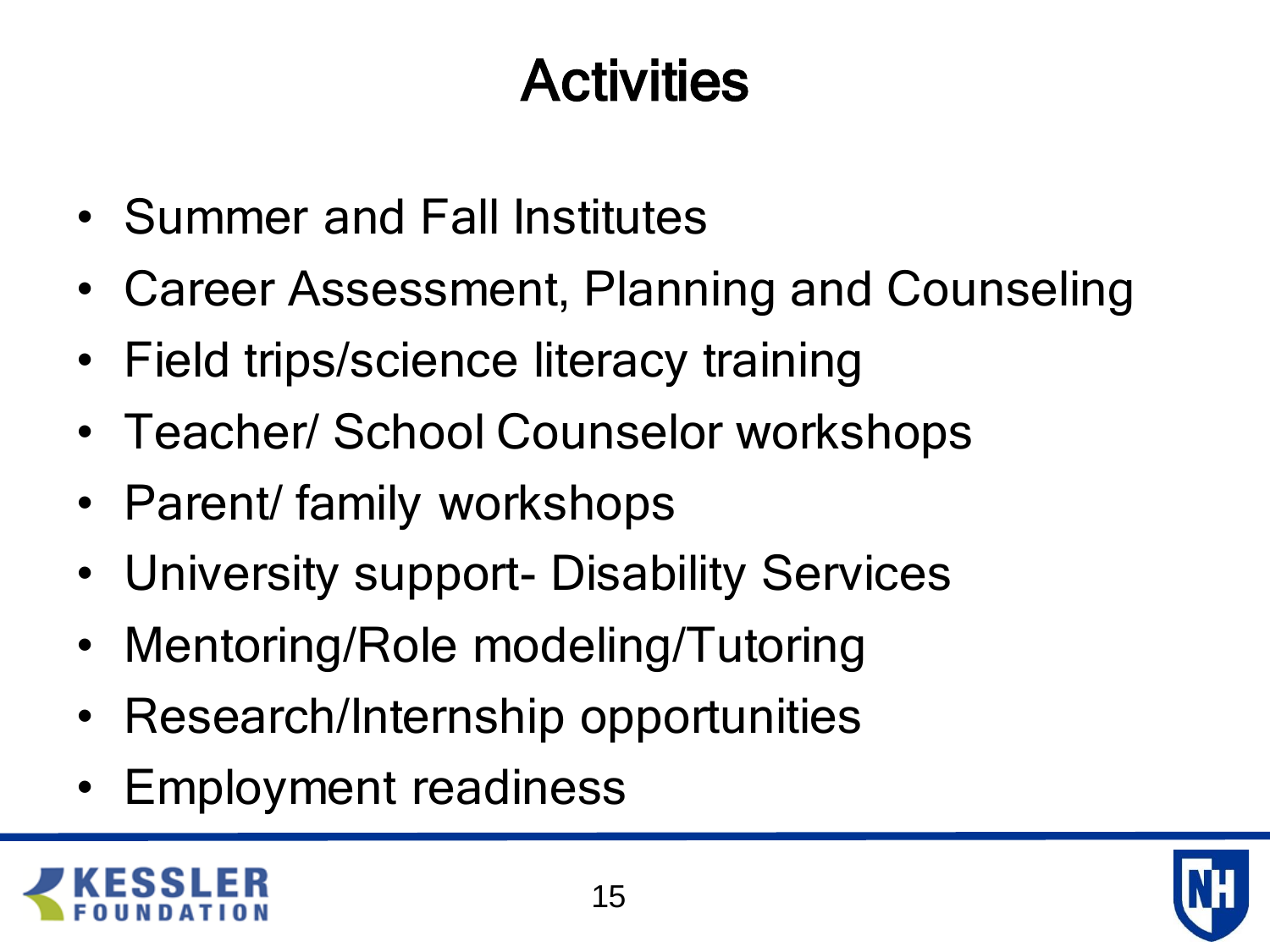### **Outcomes**

• Served a total of 712 students (secondary school, community college, and university levels) with disabilities from racial and ethnic minority backgrounds received high-quality STEM educational and career development services.

![](_page_15_Picture_2.jpeg)

![](_page_15_Picture_3.jpeg)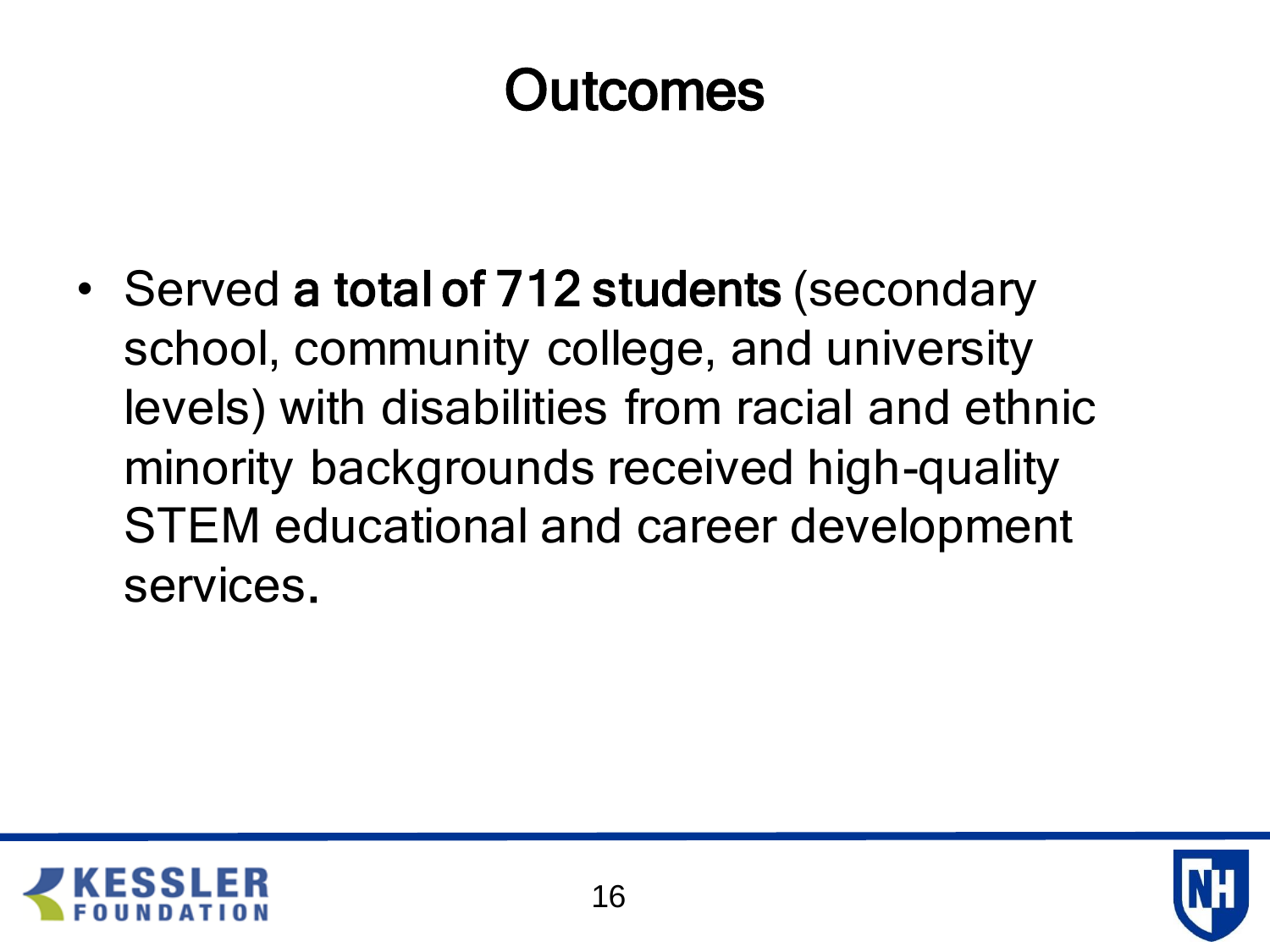# **Outcomes**

- High School: 83% graduation rate, 20% transitioned to 2-year college or 4-year college and 5% obtained employment.
- Community College: 73% graduation rate, 38% transition 4-year college, 33% STEM employment
- Four Year College: 71% college graduation rate, 12% transitioned to graduate school, 74% completed graduate school and 25% obtained STEM employment.

![](_page_16_Picture_4.jpeg)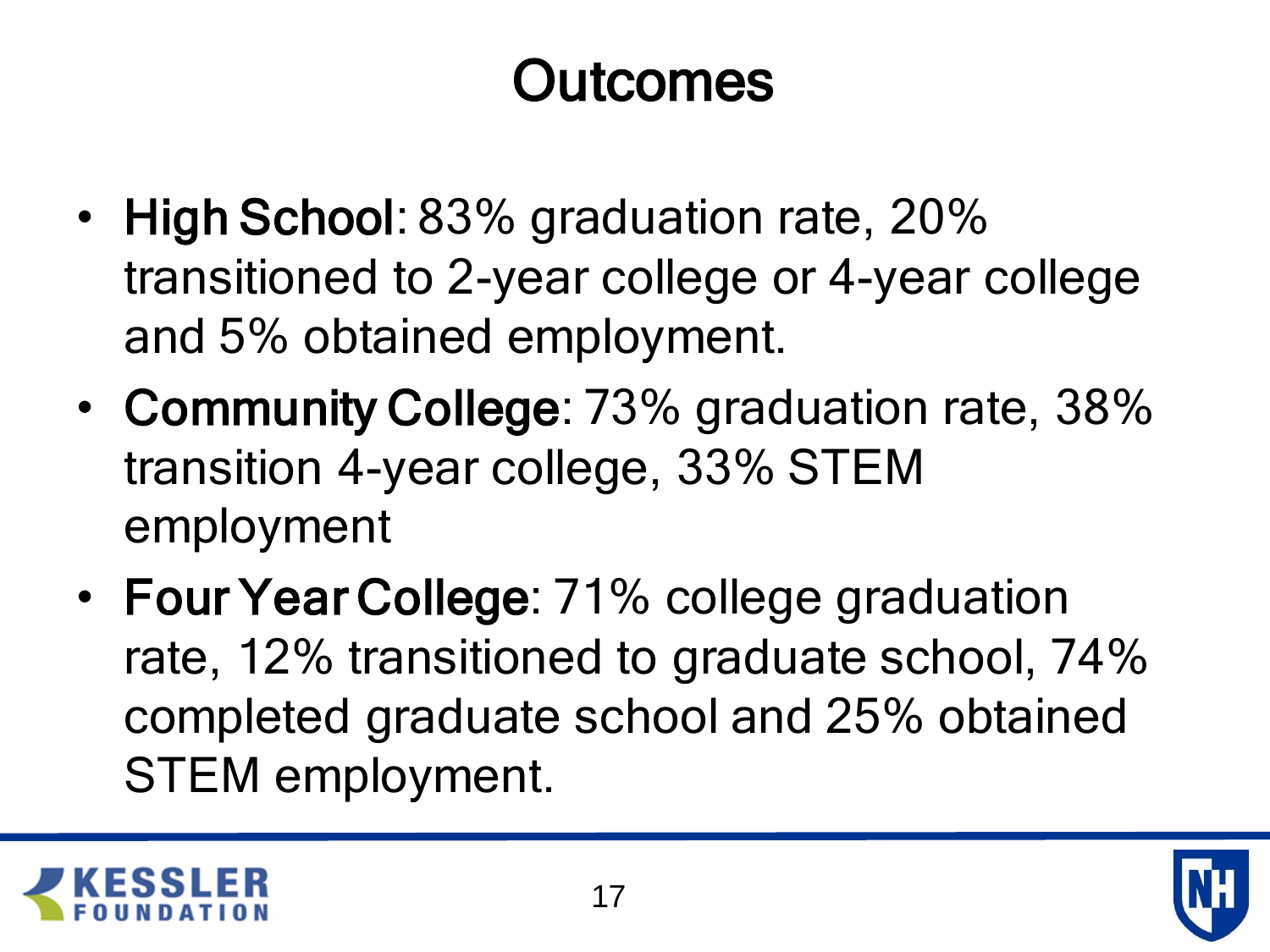#### Lessons Learned

- Summer and Fall Institutes
- Role Modeling/Tutoring/Mentoring
- Exposure to Internships
- Exposure to careers in the STEM
- Exposure to individuals in STEM with disabilities and with STEM careers
- 1<sup>st</sup> time with other students who had disabilities and similar interests

![](_page_17_Picture_7.jpeg)

![](_page_17_Picture_8.jpeg)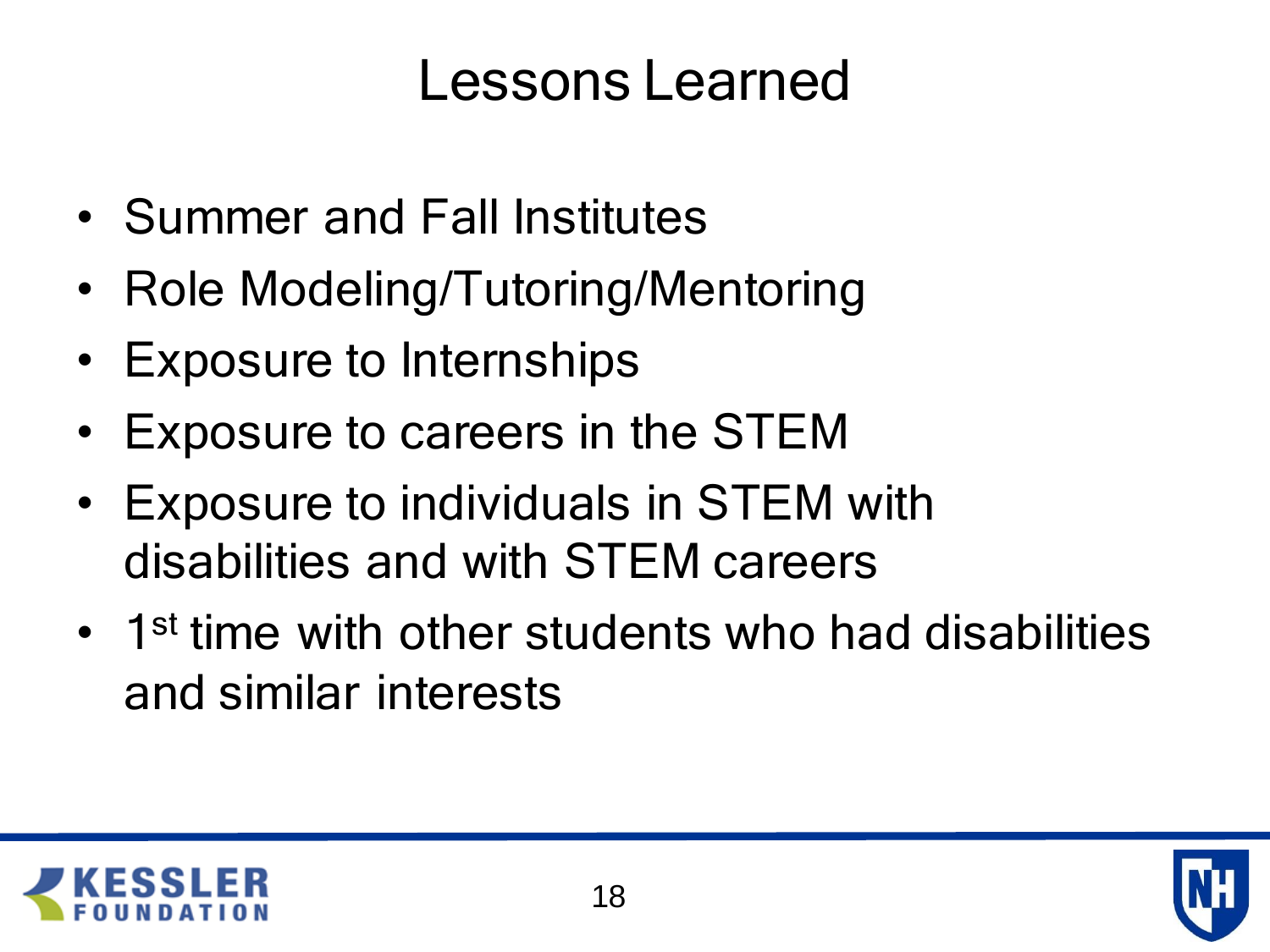# Experiences of Minority College Students with Disabilities in STEM

- MIND Alliance provided a sense of belonging and interpersonal support (family, peers, faculty, mentors, advisors and staff ).
- Accommodations challenges when individualized (great influence on academic outcome, self-esteem, self determination).
- Support services facilitating peer and University supports.

![](_page_18_Picture_4.jpeg)

![](_page_18_Picture_5.jpeg)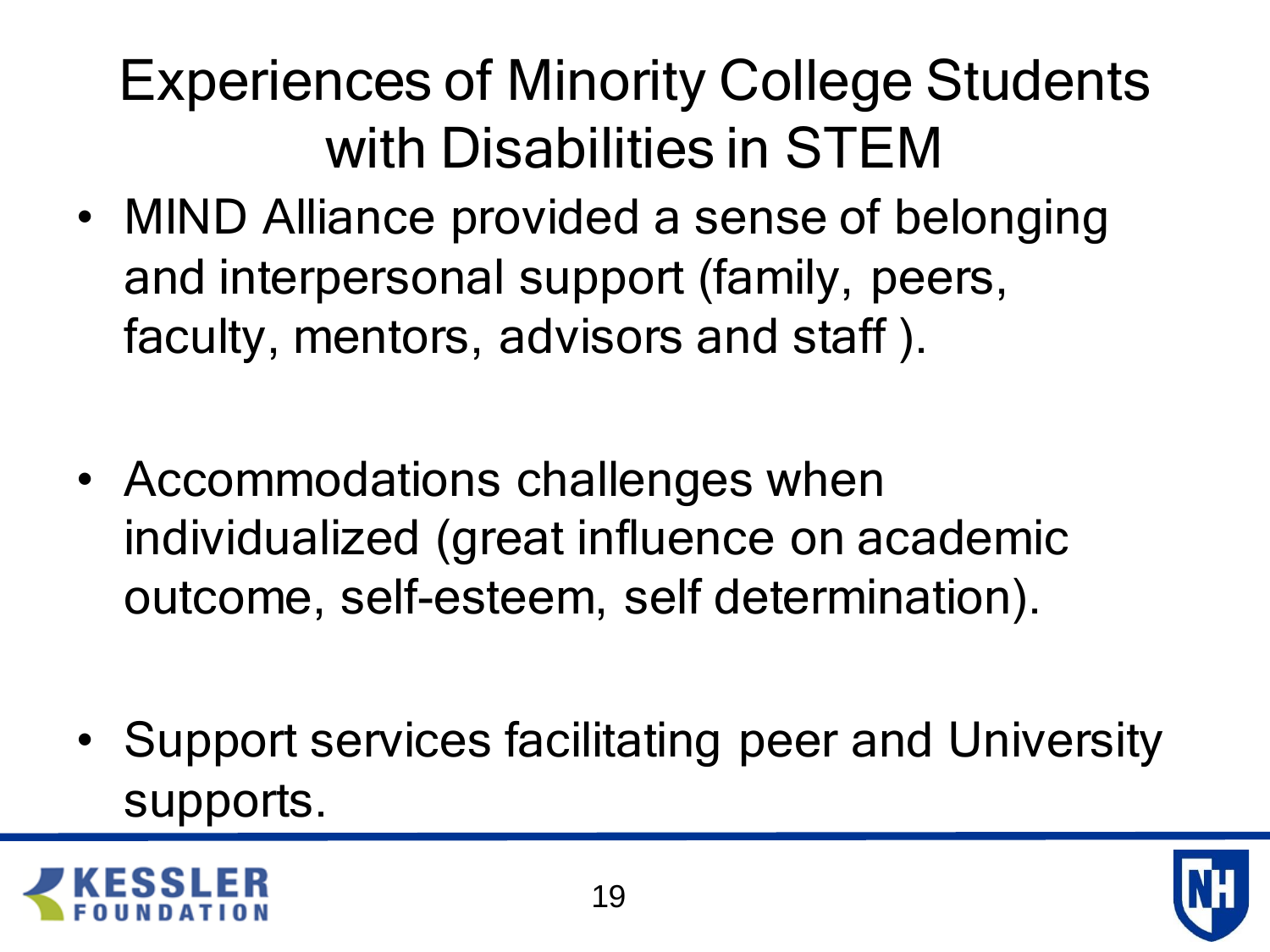A Discussion: The Lived Experience of Recent College Graduates with Disabilities

# John O'Neill-Moderator

# **Director** Center for Employment and Disability Research Kessler Foundation

![](_page_19_Picture_3.jpeg)

![](_page_19_Picture_4.jpeg)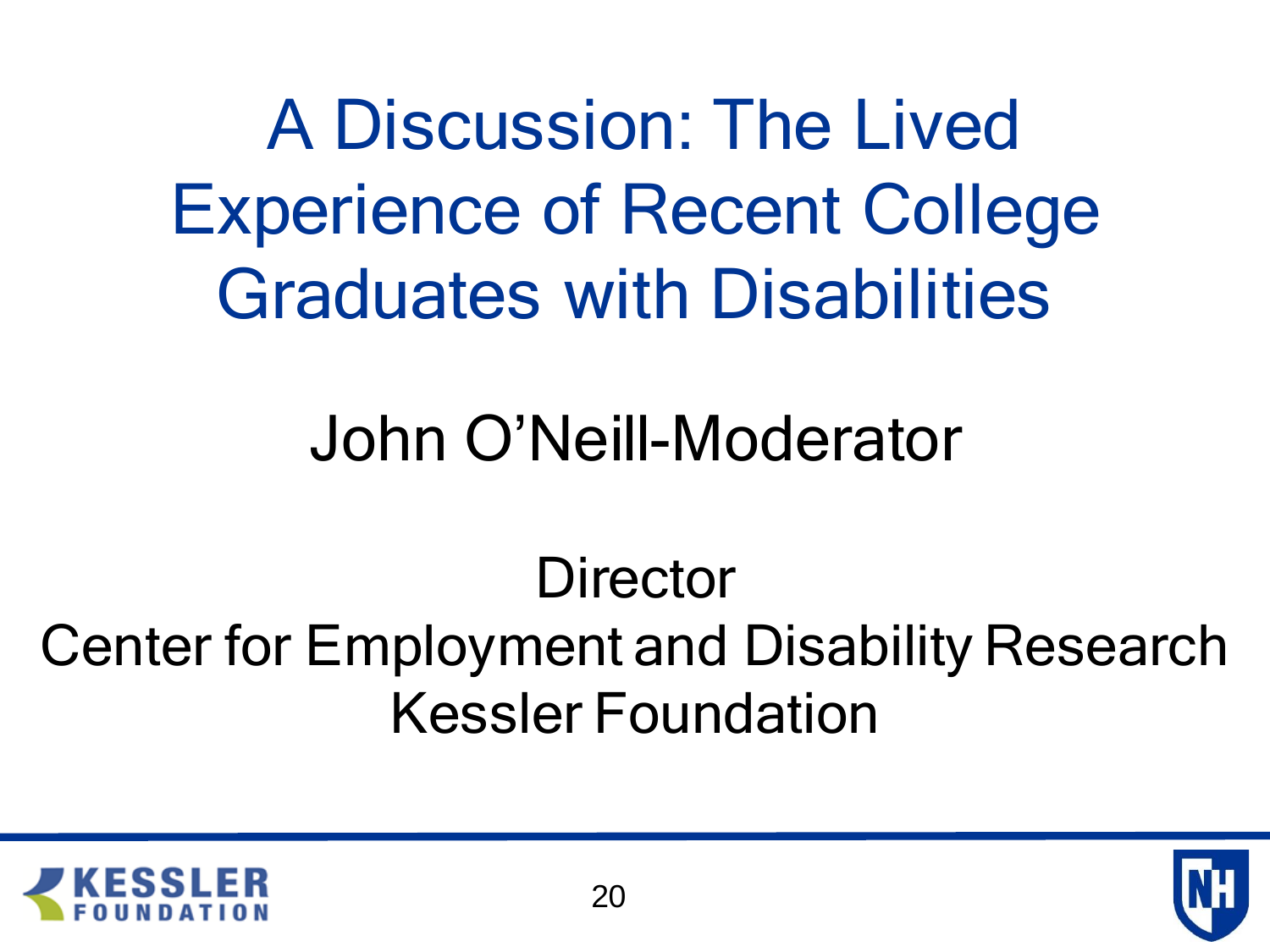### Panelists-Recent College Graduates

#### Annemarie Veira, BA, MS

- Coordinator, Disability Resources, School of Visual Arts, NYC
- Bryce Stanley, BA, MS
- PhD candidate in Economics, University of New Hampshire

#### Hieu Dang, AA, BA, MS

• Benefits Counselor, Center for Independence of the Disable, New York (CIDNY)

![](_page_20_Picture_7.jpeg)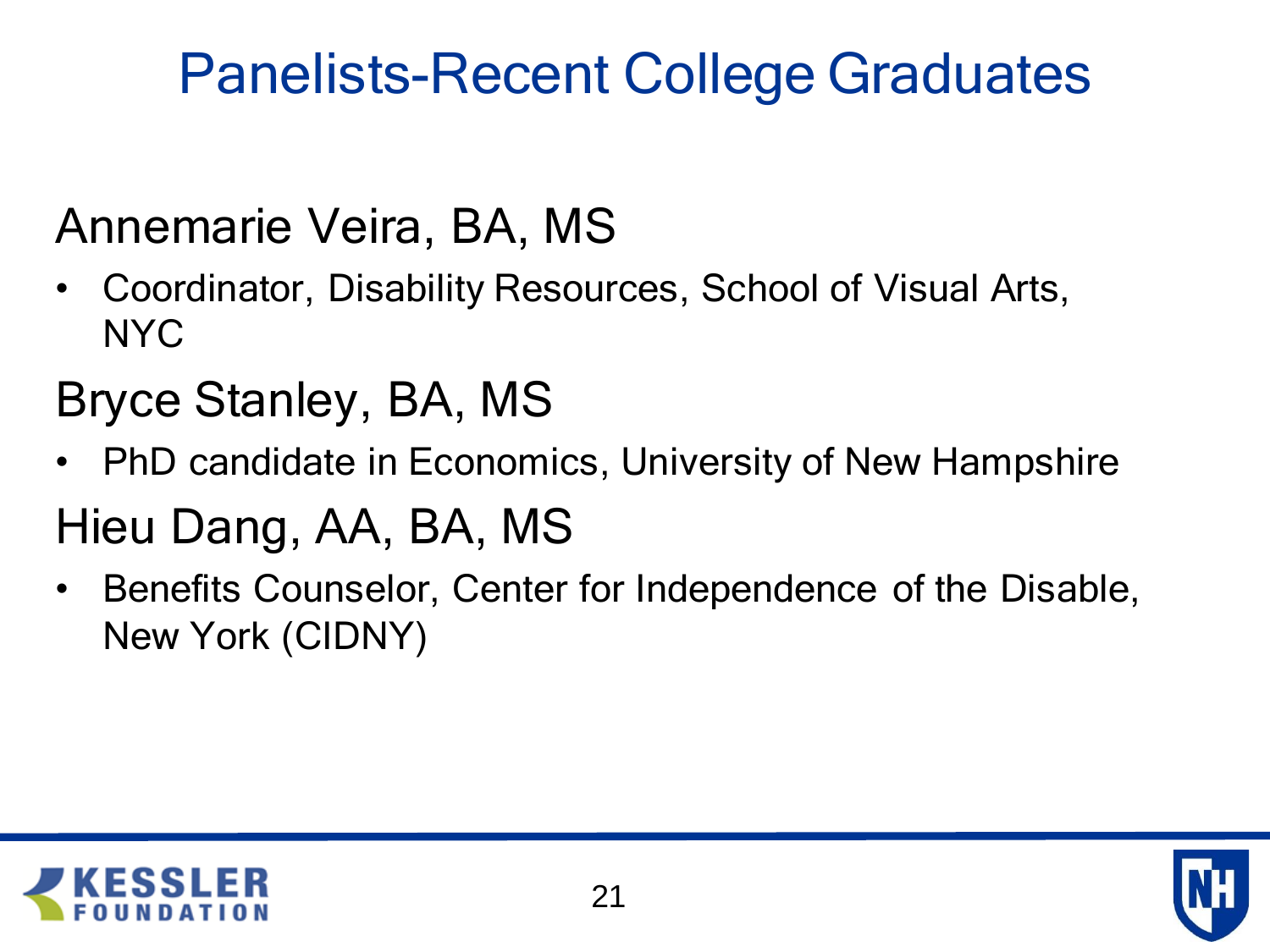### Panelist Questions

- While in college, what was the biggest barrier you faced and overcame?
- How did your disability influence your college education?
- What was your opinion of college career and disability services?
- What was your experience like after graduating and entering the labor force?
- What survey findings were most meaningful for you?
- What survey findings were most surprising to you?

![](_page_21_Picture_7.jpeg)

![](_page_21_Picture_8.jpeg)